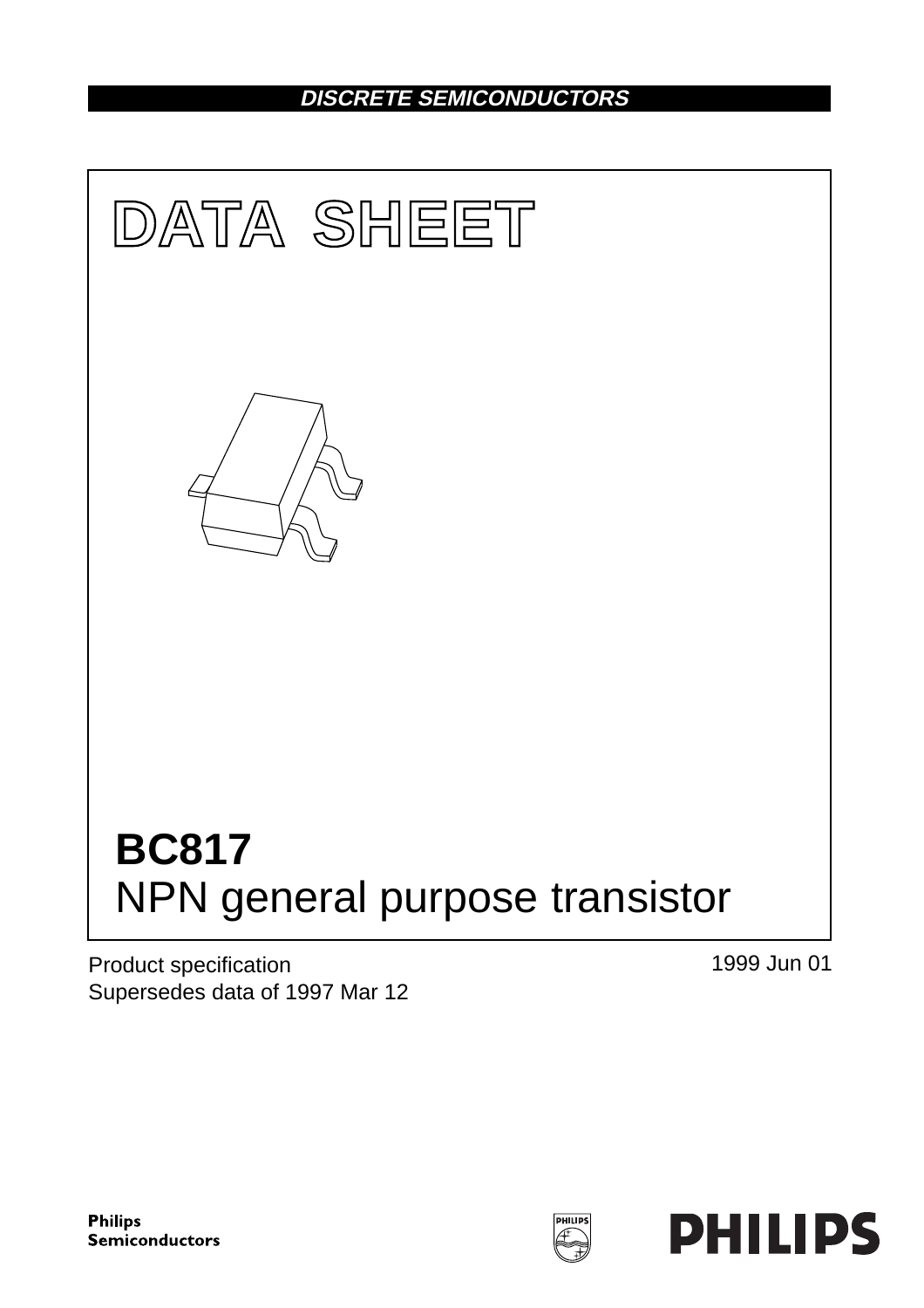## **NPN general purpose transistor CONFORT REPAIRING PROPERTY RECORD BC817**

### **FEATURES**

- High current (max. 500 mA)
- Low voltage (max. 45 V).

#### **APPLICATIONS**

• General purpose switching and amplification.

#### **DESCRIPTION**

NPN transistor in a SOT23 plastic package. PNP complement: BC807.

#### **MARKING**

| <b>TYPE</b><br><b>NUMBER</b> | <b>MARKING</b><br>CODE <sup>(1)</sup> | <b>TYPE</b><br><b>NUMBER</b> | <b>MARKING</b><br>CODE <sup>(1)</sup> |  |
|------------------------------|---------------------------------------|------------------------------|---------------------------------------|--|
| <b>BC817</b>                 | 6D*                                   | BC817-25                     | 6B*                                   |  |
| BC817-16                     | 6A*                                   | BC817-40                     | 6C*                                   |  |

#### **Note**

1.  $* = p$ : Made in Hong Kong.

∗ = t : Made in Malaysia.

### **LIMITING VALUES**

In accordance with the Absolute Maximum Rating System (IEC 134).

| <b>SYMBOL</b>              | <b>PARAMETER</b>              | <b>CONDITIONS</b>            | MIN.  | MAX.   | <b>UNIT</b> |
|----------------------------|-------------------------------|------------------------------|-------|--------|-------------|
| V <sub>CBO</sub>           | collector-base voltage        | open emitter                 |       | 50     | V           |
| V <sub>CEO</sub>           | collector-emitter voltage     | open base; $I_C = 10$ mA     |       | 45     | V           |
| <b>VEBO</b>                | emitter-base voltage          | open collector               | -     | 5      | V           |
| $I_{\rm C}$                | collector current (DC)        |                              |       | 500    | mA          |
| $I_{CM}$                   | peak collector current        |                              |       |        | A           |
| <b>I</b> BM                | peak base current             |                              |       | 200    | mA          |
| $P_{\text{tot}}$           | total power dissipation       | $T_{amb} \leq 25$ °C; note 1 | -     | 250    | mW          |
| ${\mathsf T}_{\text{stg}}$ | storage temperature           |                              | $-65$ | $+150$ | $^{\circ}C$ |
| T,                         | junction temperature          |                              |       | 150    | $^{\circ}C$ |
| $I_{amb}$                  | operating ambient temperature |                              | $-65$ | $+150$ | $^{\circ}C$ |

#### **Note**

1. Transistor mounted on an FR4 printed-circuit board.

### **PINNING**

| <b>PIN</b> | <b>DESCRIPTION</b> |  |
|------------|--------------------|--|
|            | base               |  |
|            | emitter            |  |
|            | collector          |  |



Fig.1 Simplified outline (SOT23) and symbol.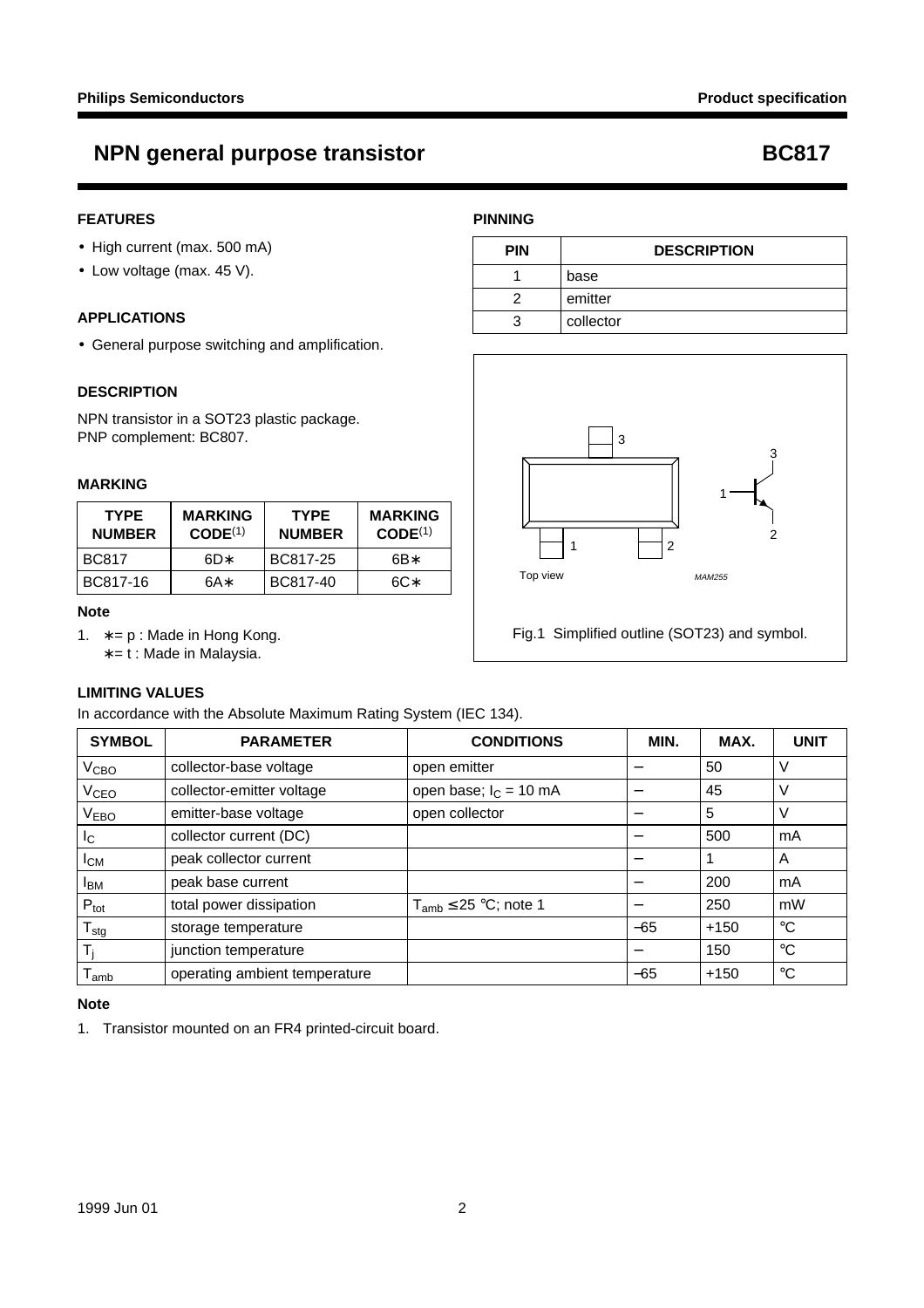### **THERMAL CHARACTERISTICS**

| <b>SYMBOL</b>          | <b>PARAMETER</b>                            | <b>CONDITIONS</b> | <b>VALUE</b> | <b>UNIT</b> |
|------------------------|---------------------------------------------|-------------------|--------------|-------------|
| $ R$ <sub>th i-a</sub> | thermal resistance from junction to ambient | note 1            | 500          | K/W         |

#### **Note**

1. Transistor mounted on an FR4 printed-circuit board.

#### **CHARACTERISTICS**

 $T_i = 25$  °C unless otherwise specified.

| <b>SYMBOL</b>      | <b>PARAMETER</b>                     | <b>CONDITIONS</b>                             | MIN.                     | TYP.                     | MAX. | <b>UNIT</b> |
|--------------------|--------------------------------------|-----------------------------------------------|--------------------------|--------------------------|------|-------------|
| I <sub>CBO</sub>   | collector cut-off current            | $I_E = 0$ ; $V_{CB} = 20$ V                   |                          |                          | 100  | nA          |
|                    |                                      | $I_E = 0$ ; $V_{CB} = 20$ V; $T_i = 150$ °C   |                          |                          | 5    | μA          |
| $I_{EBO}$          | emitter cut-off current              | $I_C = 0$ ; $V_{FB} = 5$ V                    | —                        |                          | 100  | nA          |
| $h_{FE}$           | DC current gain                      | $I_C = 100$ mA; $V_{CE} = 1$ V; note 1;       |                          |                          |      |             |
|                    | <b>BC817</b>                         | see Figs 2, 3 and 4                           | 100                      |                          | 600  |             |
|                    | BC817-16                             |                                               | 100                      | $\overline{\phantom{0}}$ | 250  |             |
|                    | BC817-25                             |                                               | 160                      | $\overline{\phantom{0}}$ | 400  |             |
|                    | BC817-40                             |                                               | 250                      | $\overline{\phantom{0}}$ | 600  |             |
| $h_{FE}$           | DC current gain                      | $I_C = 500$ mA; $V_{CE} = 1$ V; note 1        | 40                       | —                        |      |             |
| V <sub>CEsat</sub> | collector-emitter saturation voltage | $I_C = 500$ mA; $I_B = 50$ mA; note 1         | $\overline{\phantom{m}}$ | —                        | 700  | mV          |
| $V_{BE}$           | base-emitter voltage                 | $I_C = 500$ mA; $V_{CF} = 1$ V; note 2        |                          | —                        | 1.2  | V           |
| $C_c$              | collector capacitance                | $I_E = I_e = 0$ ; $V_{CB} = 10$ V; f = 1 MHz; | $\overline{\phantom{0}}$ | 5                        |      | pF          |
| $f_T$              | transition frequency                 | $I_C = 10$ mA; $V_{CE} = 5$ V; f = 100 MHz;   | 100                      |                          |      | MHz         |

#### **Notes**

- 1. Pulse test:  $t_p \le 300 \,\mu s$ ;  $\delta \le 0.02$ .
- 2.  $V_{BE}$  decreases by approx. 2 mV/K with increasing temperature.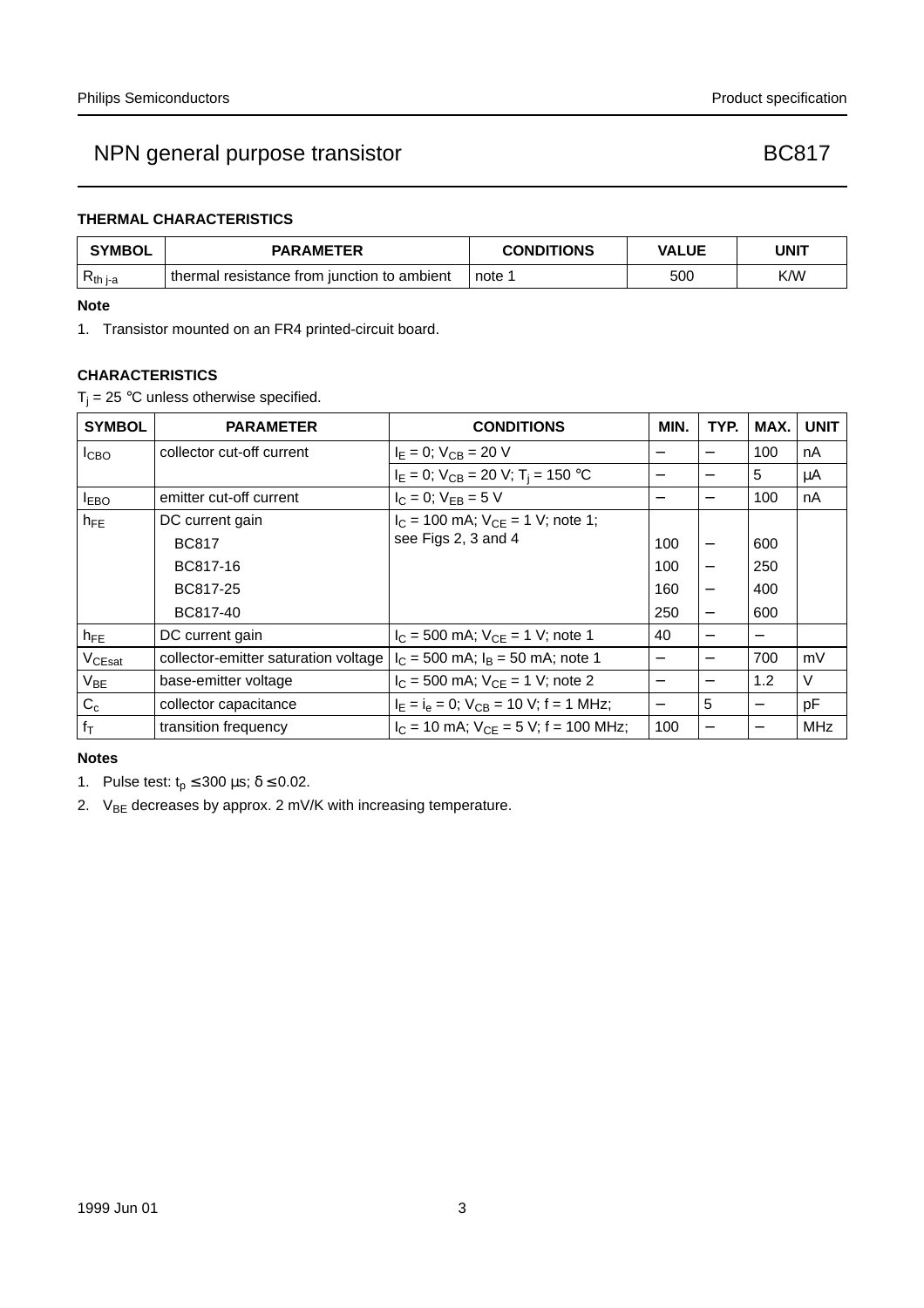

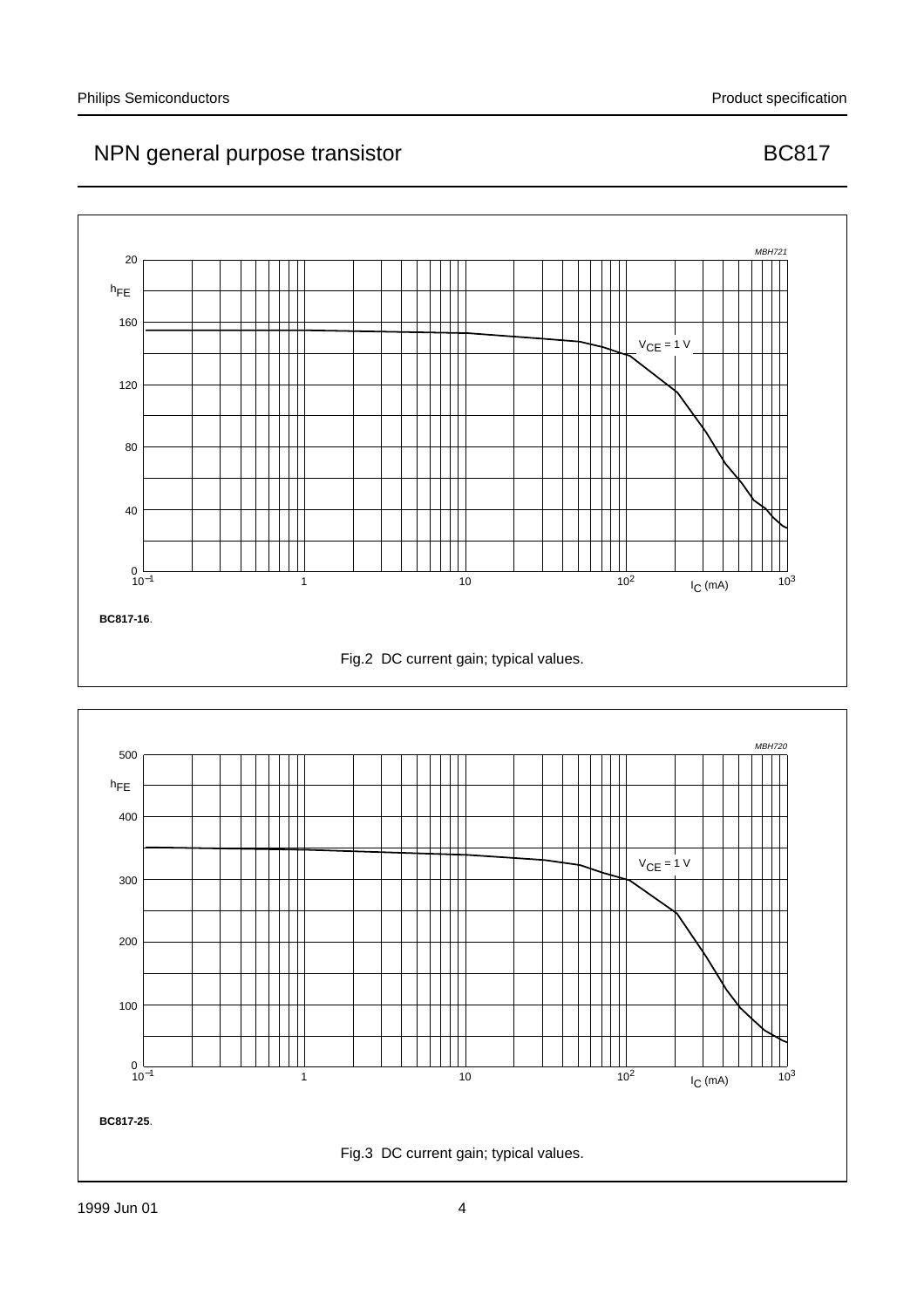

#### 1999 Jun 01 5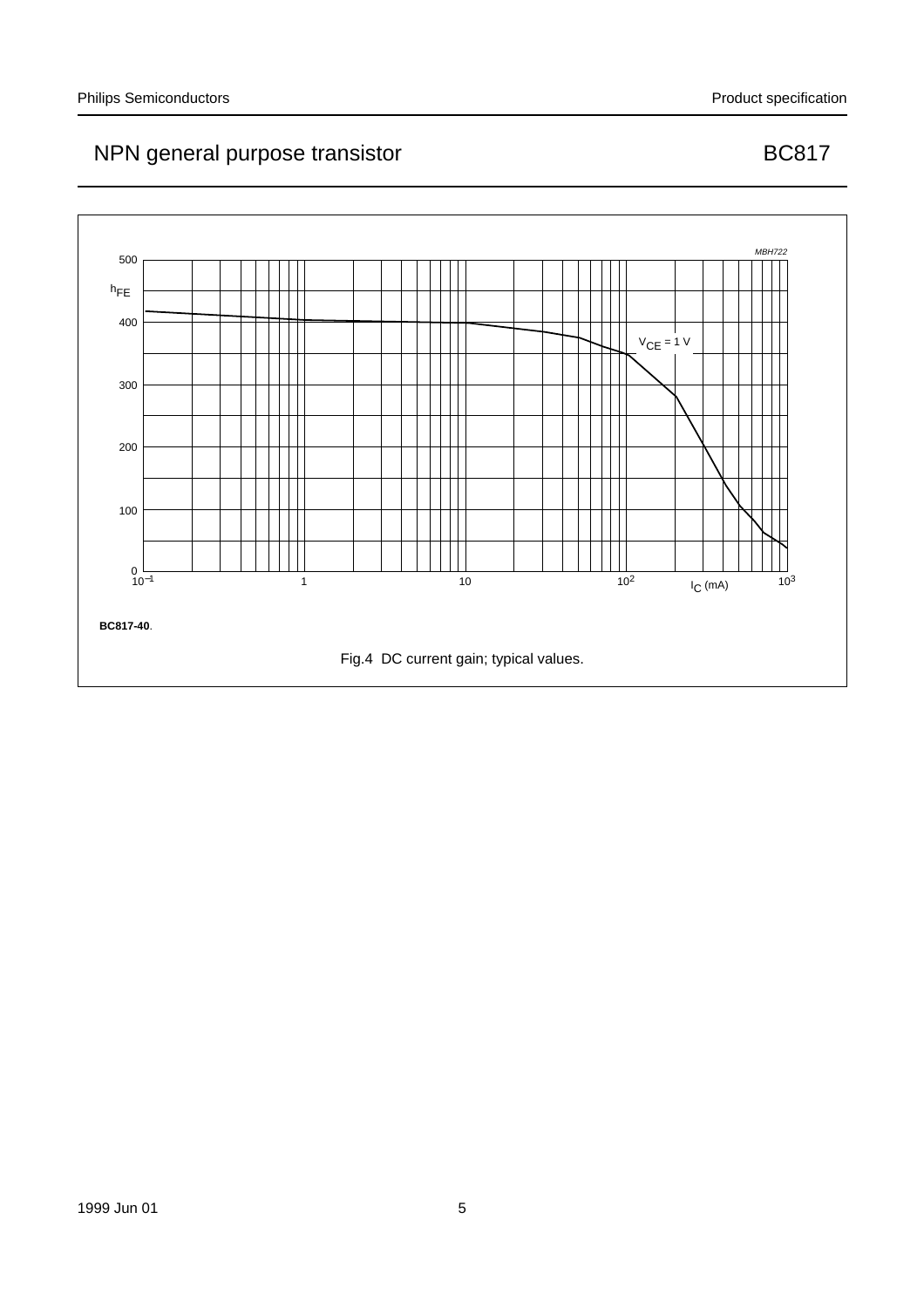#### **PACKAGE OUTLINE**

### Plastic surface mounted package; 3 leads **SOT23**

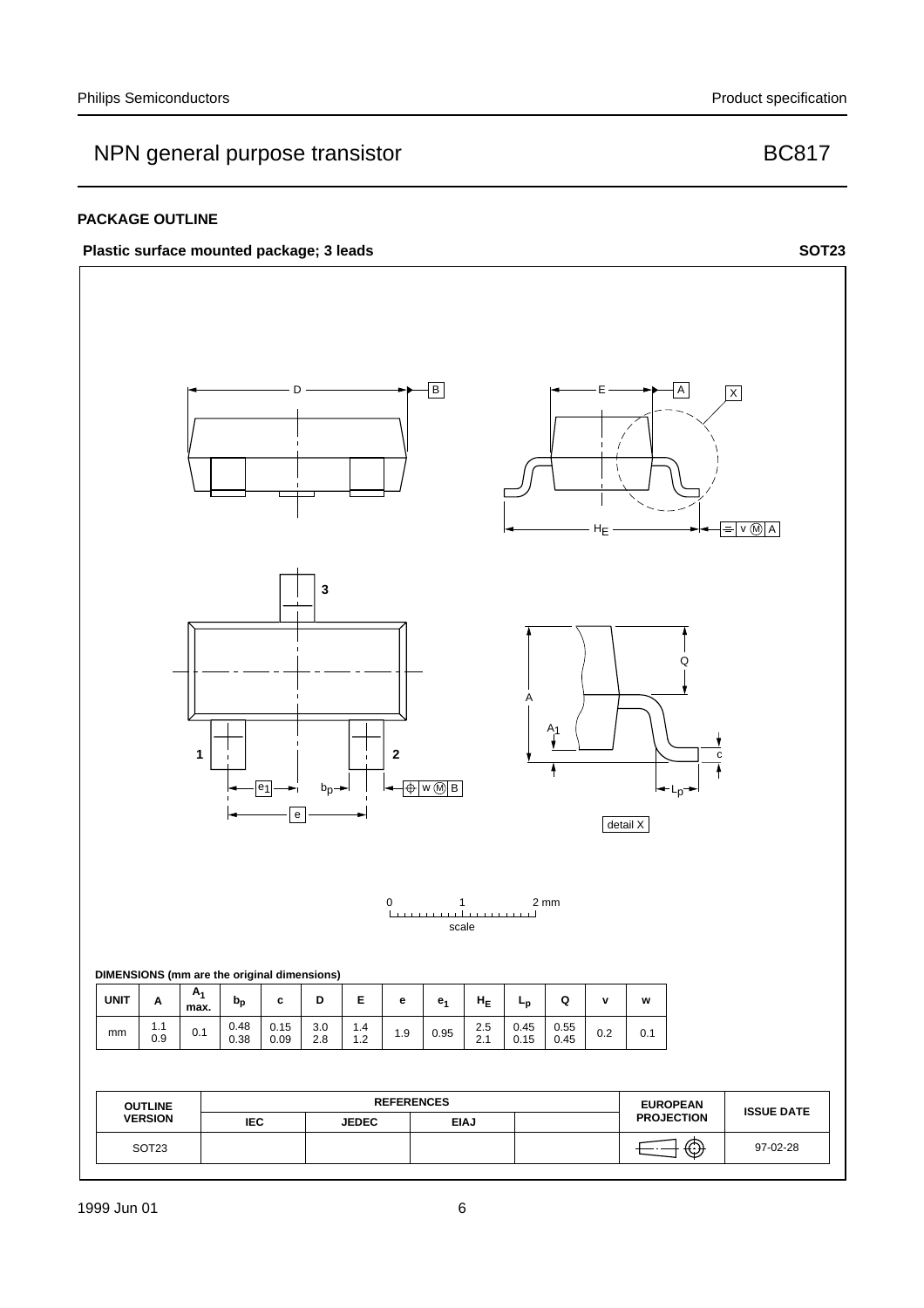### **DEFINITIONS**

| <b>Data Sheet Status</b>                                                                                                                                                                                                                                                                                                                                                                                                                                           |                                                                                       |  |  |
|--------------------------------------------------------------------------------------------------------------------------------------------------------------------------------------------------------------------------------------------------------------------------------------------------------------------------------------------------------------------------------------------------------------------------------------------------------------------|---------------------------------------------------------------------------------------|--|--|
| Objective specification                                                                                                                                                                                                                                                                                                                                                                                                                                            | This data sheet contains target or goal specifications for product development.       |  |  |
| Preliminary specification                                                                                                                                                                                                                                                                                                                                                                                                                                          | This data sheet contains preliminary data; supplementary data may be published later. |  |  |
| Product specification                                                                                                                                                                                                                                                                                                                                                                                                                                              | This data sheet contains final product specifications.                                |  |  |
| <b>Limiting values</b>                                                                                                                                                                                                                                                                                                                                                                                                                                             |                                                                                       |  |  |
| Limiting values given are in accordance with the Absolute Maximum Rating System (IEC 134). Stress above one or<br>more of the limiting values may cause permanent damage to the device. These are stress ratings only and operation<br>of the device at these or at any other conditions above those given in the Characteristics sections of the specification<br>is not implied. Exposure to limiting values for extended periods may affect device reliability. |                                                                                       |  |  |
| <b>Application information</b>                                                                                                                                                                                                                                                                                                                                                                                                                                     |                                                                                       |  |  |

Where application information is given, it is advisory and does not form part of the specification.

#### **LIFE SUPPORT APPLICATIONS**

These products are not designed for use in life support appliances, devices, or systems where malfunction of these products can reasonably be expected to result in personal injury. Philips customers using or selling these products for use in such applications do so at their own risk and agree to fully indemnify Philips for any damages resulting from such improper use or sale.